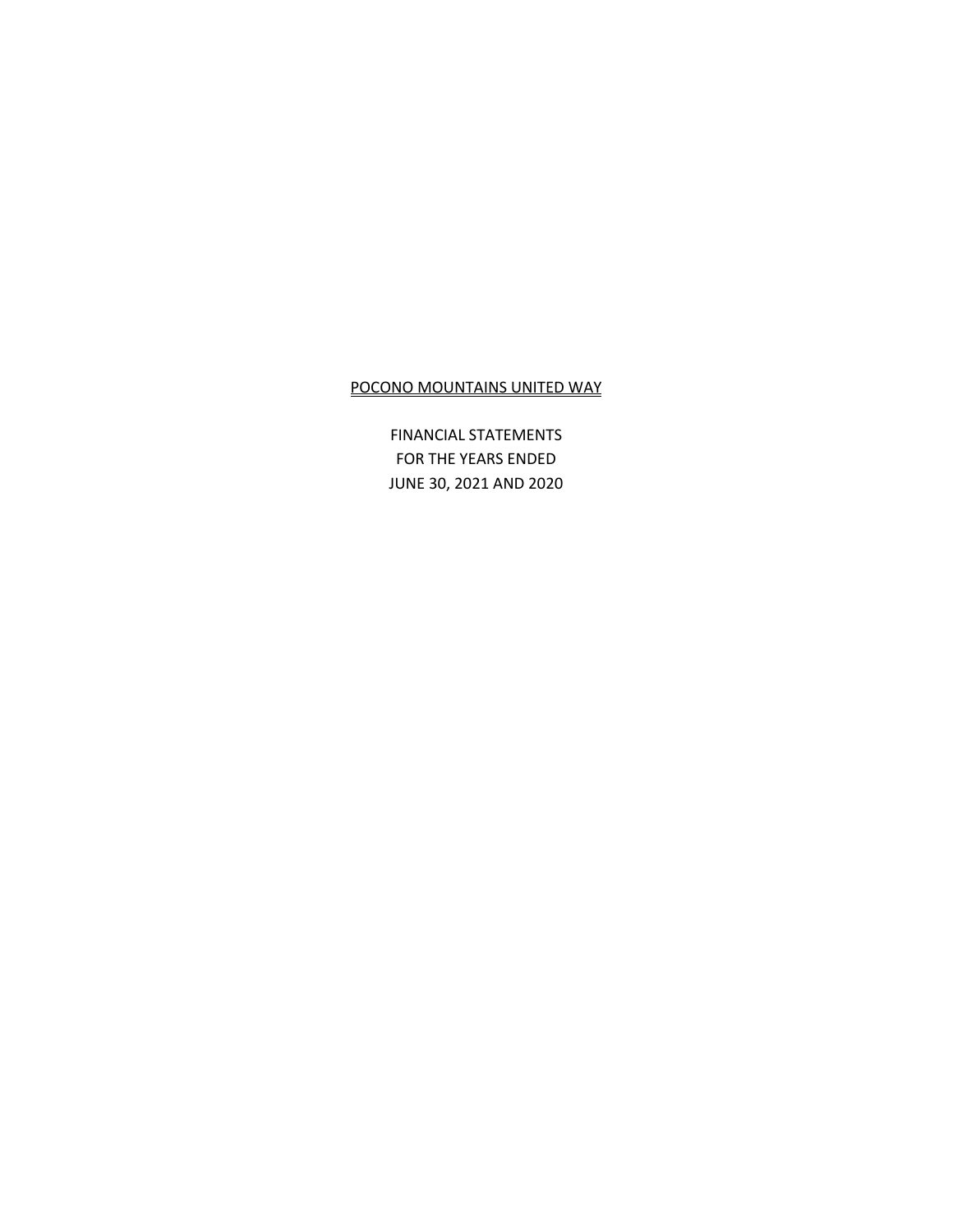## CONTENTS OF FINANCIAL STATEMENTS FOR THE YEARS ENDED JUNE 30, 2021 AND 2020 \_\_\_\_\_\_\_\_\_\_\_\_\_\_\_\_\_\_\_\_\_\_\_\_\_\_\_\_\_\_\_\_\_\_\_\_\_\_\_\_\_\_\_\_\_\_\_\_\_\_\_\_\_\_\_\_\_\_\_\_\_\_\_\_\_\_\_\_\_\_\_\_\_\_\_\_\_\_\_\_\_\_\_\_\_

|                                                    | <b>PAGE</b> |
|----------------------------------------------------|-------------|
| Independent Auditor's Report                       | $1 - 2$     |
| <b>Statements of Financial Position</b>            | 3           |
| Statements of Activities and Changes in Net Assets | $4 - 5$     |
| <b>Statements of Cash Flows</b>                    | 6           |
| <b>Statements of Functional Expenses</b>           | $7-8$       |
| <b>Notes to Financial Statements</b>               | $9 - 15$    |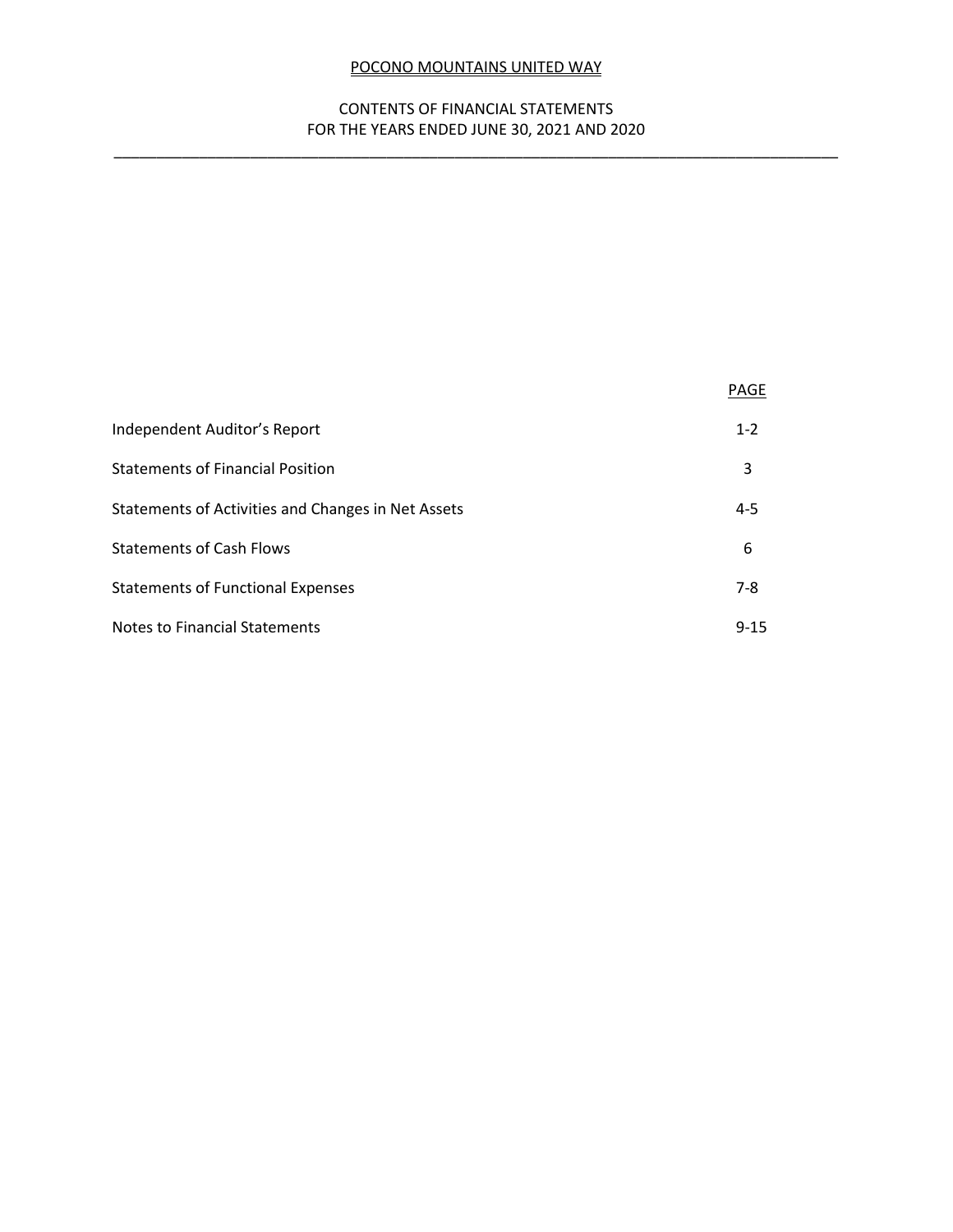# WESELOH CARNEY & COMPANY LLC

Certified Public Accountants ONE WASHINGTON STREET EAST STROUDSBURG, PA 18301 570-424-1040

DANIEL J. CARNEY, CPA dcarney@wcarney.com JOHN T. DEVIVO. PA --------------- BRADLEY M. HOCKMAN, CPA, ABV JESSICA L. SIDLOSKY FAX: 570-424-8661

## INDEPENDENT AUDITOR'S REPORT

Board of Directors Pocono Mountains United Way Stroudsburg, Pennsylvania

We have audited the accompanying financial statements of Pocono Mountains United Way (a Pennsylvania Non-Profit Corporation), which comprise the statements of financial position as of June 30, 2021 and 2020, and the related statements of activities, cash flows and functional expenses, for the years then ended, and the related notes to the financial statements.

## **Management's Responsibility for the Financial Statements**

Management is responsible for the preparation and fair presentation of these financial statements in accordance with accounting principles generally accepted in the United States of America; this includes the design, implementation, and maintenance of internal control relevant to the preparation and fair presentation of financial statements that are free from material misstatement, whether due to fraud or error.

## **Auditor's Responsibility**

Our responsibility is to express an opinion on these financial statements based on our audit. We conducted our audit in accordance with auditing standards generally accepted in the United States of America. Those standards require that we plan and perform the audit to obtain reasonable assurance about whether the financial statements are free from material misstatement.

An audit involves performing procedures to obtain audit evidence about the amounts and disclosures in the financial statements. The procedures selected depend on the auditor's judgment, including the assessment of the risks of material misstatement of the financial statements, whether due to fraud or error. In making those risk assessments, the auditor considers internal control relevant to the entity's preparation and fair presentation of the financial statements in order to design audit procedures that are appropriate in the circumstances, but not for the purpose of expressing an opinion on the effectiveness of the entity's internal control. Accordingly, we express no such opinion. An audit also includes evaluating the appropriateness of accounting policies used and the reasonableness of significant accounting estimates made by management, as well as evaluating the overall presentation of the financial statements.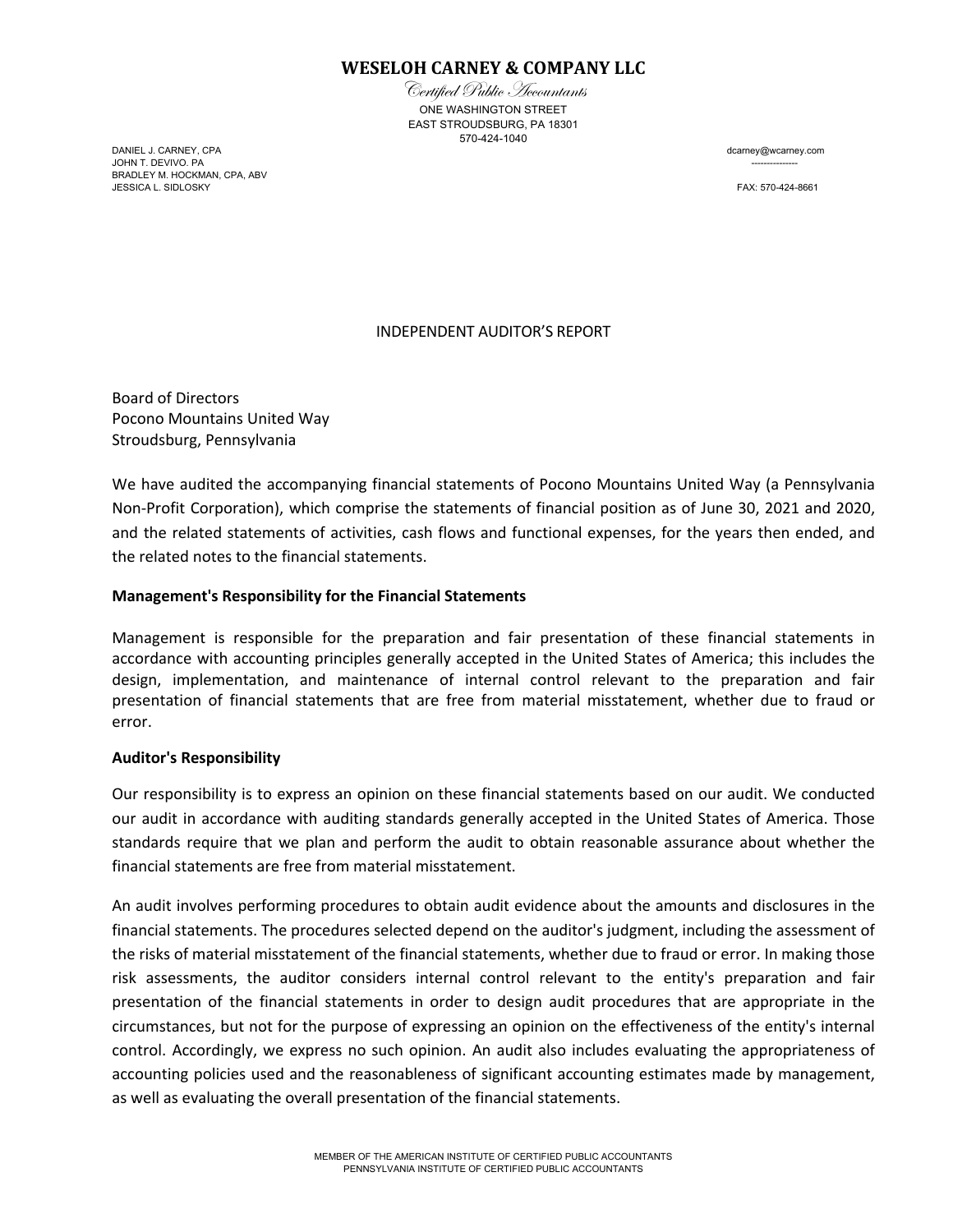We believe that the audit evidence we have obtained is sufficient and appropriate to provide a basis for our audit opinion.

### **Opinion**

In our opinion, the financial statements referred to above present fairly, in all material respects, the financial position of Pocono Mountains United Way as of June 30, 2021 and 2020, and the changes in its net assets and cash flows for the years then ended in accordance with accounting principles generally accepted in the United States of America.

## **Emphasis of Matter- Covid-19**

As further discussed in Note 11, the Organization is subject to the current economic and health conditions in the United States, including Covid-19 which was designated as a global pandemic by the World Health Organization on March 11, 2020. Management is currently assessing the impact of these conditions; however, the ultimate outcome is not known as of the date these financial statements were available to be issued. Our opinion is not modified with respect to this matter.

Weseloh Carney & Company LLC

WESELOH CARNEY & COMPANY LLC

March 15, 2022 East Stroudsburg, PA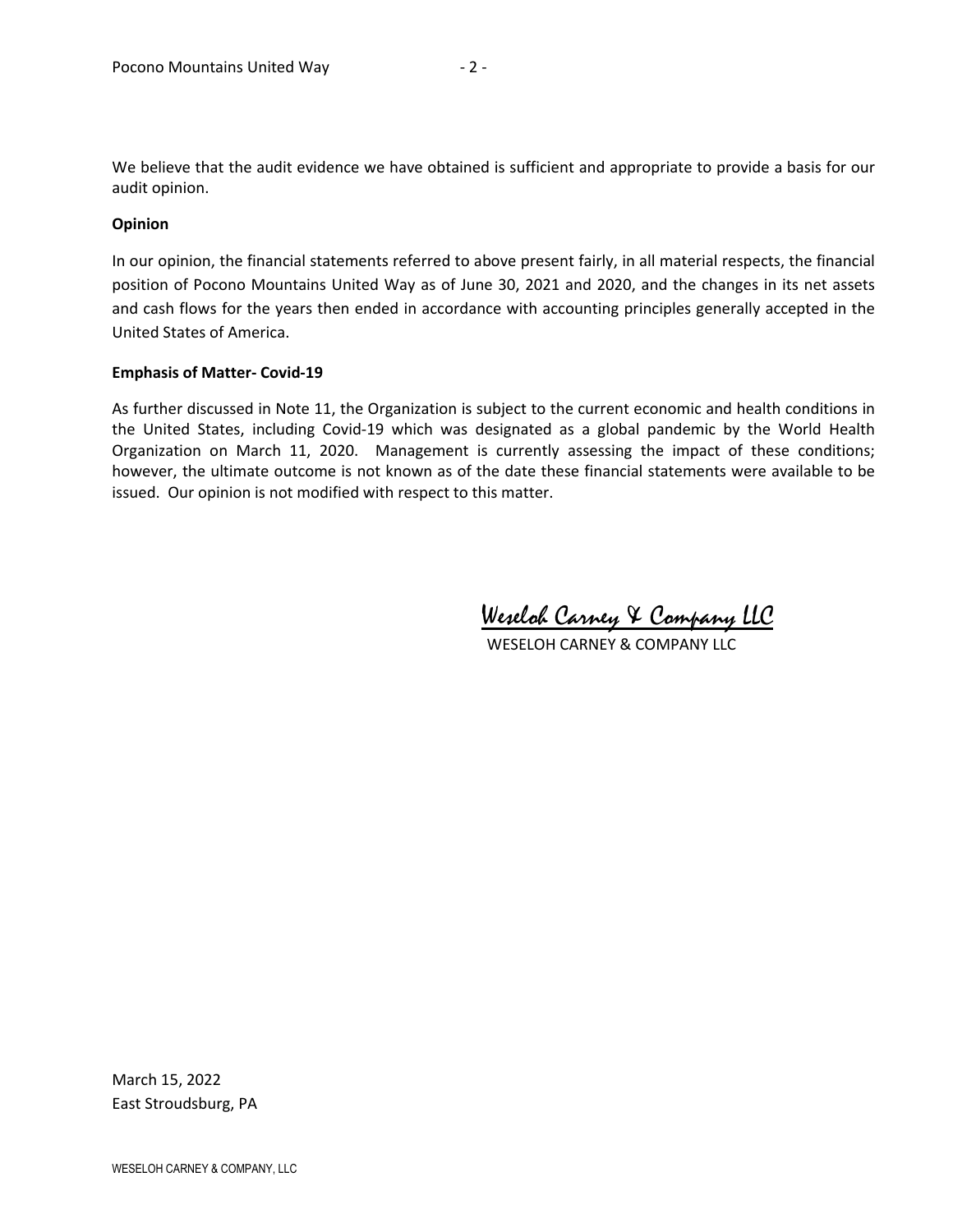# JUNE 30, 2021 AND 2020 STATEMENTS OF FINANCIAL POSITION

| <b>ASSETS</b>                                                     |               |               |
|-------------------------------------------------------------------|---------------|---------------|
|                                                                   | 2021          | 2020          |
| Assets                                                            |               |               |
| Cash and Cash Equivalents                                         | \$<br>903,935 | \$<br>856,179 |
| <b>Certificates of Deposit</b>                                    | 337,012       | 335,231       |
| Receivables:                                                      |               |               |
| Pledges (less allowance of \$82,865 in 2021 and \$58,053 in 2020) | 209,818       | 304,326       |
| <b>Grants Receivable</b>                                          | 1,013,818     | 581,719       |
| <b>Promises to Give</b>                                           | 10,000        | 15,000        |
| <b>Deferred Expenses</b>                                          | 247,134       |               |
| <b>Prepaid Expenses</b>                                           | 2,214         |               |
| Long-Term Investments                                             | 792,565       | 638,867       |
| Land, Building, and Equipment, Net                                | 629,126       | 616,833       |
| <b>TOTAL ASSETS</b>                                               | \$4,145,622   | \$3,348,155   |
| LIABILITIES AND NET ASSETS                                        |               |               |
| Liabilities                                                       |               |               |
| Due to Member Agencies                                            | \$<br>305,000 | \$<br>345,276 |
| Accounts Payable and Accrued Expenses                             | 339,361       | 80,592        |
| Deferred Support                                                  | 827,389       |               |
| Designated Funds Payable                                          | 25,844        | 32,405        |
| Donor Choice Designated to Agencies and Other United Ways         | 28,442        | 49,146        |
| Long - Term Debt                                                  | 116,431       | 110,600       |
| <b>Total Liabilities</b>                                          | 1,642,467     | 618,019       |
| <b>Net Assets:</b>                                                |               |               |
| Net Assets Without Donor Restrictions:                            |               |               |
| Undesignated                                                      | 1,002,491     | 709,228       |
| Designated By Board:                                              |               |               |
| Land, Building and Equipment                                      | 629,126       | 616,833       |
| <b>Working Capital</b>                                            | 185,135       | 185,135       |
| <b>Total Board Designated Net Assets</b>                          | 814,261       | 801,968       |
|                                                                   |               |               |
| <b>Total Net Assets Without Restrictions</b>                      | 1,816,752     | 1,511,196     |
| Net Assets With Donor Restrictions                                | 686,403       | 1,218,940     |
| <b>Total Net Assets</b>                                           | 2,503,155     | 2,730,136     |
| TOTAL LIABILITIES AND NET ASSETS                                  | \$4,145,622   | \$3,348,155   |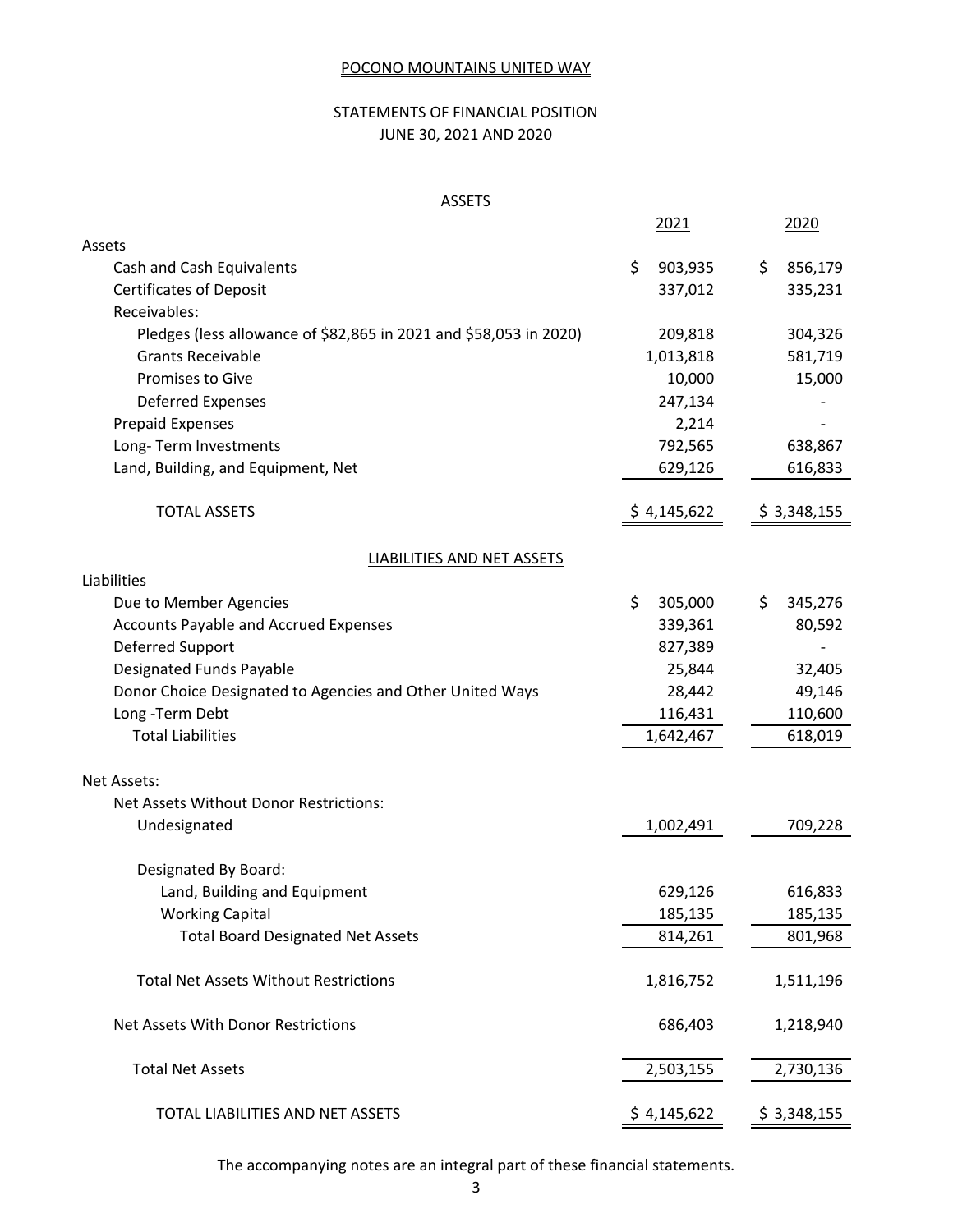# STATEMENT OF ACTIVITIES AND CHANGE IN NET ASSETS FOR THE YEAR ENDED JUNE 30, 2021

|                                          | <b>Without Donor</b> | <b>With Donor</b> |             |
|------------------------------------------|----------------------|-------------------|-------------|
|                                          | Restrictions         | Restrictions      | Total       |
| Revenues and Support:                    |                      |                   |             |
| <b>Contributions &amp; Grants</b>        | \$<br>1,242,340      | \$<br>190,622     | \$1,432,962 |
| <b>Current Campaigns</b>                 | 826,924              |                   | 826,924     |
| Other income                             | 110,600              |                   | 110,600     |
| Fundraising                              | 337,558              |                   | 337,558     |
| Satisfaction of program restrictions     | 723,159              | (723, 159)        |             |
| Less Provision for Uncollectible Pledges | (61, 375)            |                   | (61, 375)   |
| <b>Total Revenues and Support</b>        | 3,179,206            | (532, 537)        | 2,646,669   |
| Investment Income                        | 150,384              |                   | 150,384     |
| <b>Total Revenues and Support</b>        | 3,329,590            | (532, 537)        |             |
| <b>Expenses by Function:</b>             |                      |                   |             |
| Program Service                          | 2,827,882            |                   | 2,827,882   |
| Management and General                   | 79,319               |                   | 79,319      |
| Fundraising                              | 116,833              |                   | 116,833     |
| <b>Total Expenses</b>                    | 3,024,034            |                   | 3,024,034   |
| Change in Net Assets                     | 305,556              | (532, 537)        | (226, 981)  |
| Net Assets, Beginning of year            | 1,511,196            | 1,218,940         | 2,730,136   |
| Net Assets, End of year                  | 1,816,752<br>Ş       | 686,403<br>Ş      | \$2,503,155 |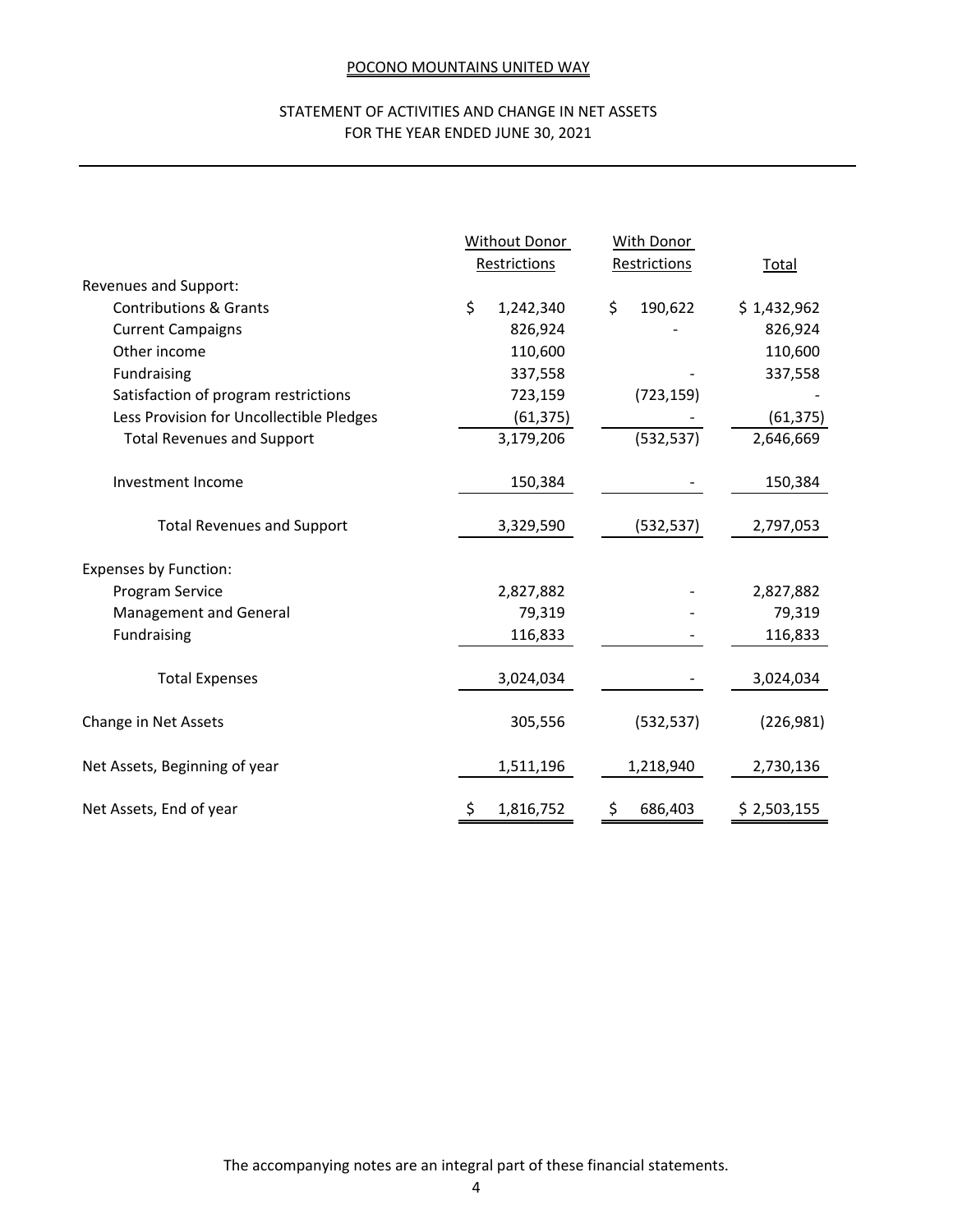# STATEMENT OF ACTIVITIES AND CHANGE IN NET ASSETS FOR THE YEAR ENDED JUNE 30, 2020

|                                          | Without               |                                   |                 |
|------------------------------------------|-----------------------|-----------------------------------|-----------------|
|                                          | Donor<br>Restrictions | <b>With Donor</b><br>Restrictions |                 |
| Revenues and Support:                    |                       |                                   | <b>Total</b>    |
| <b>Contributions &amp; Grants</b>        | \$                    |                                   |                 |
|                                          | 719,756               | 786,718<br>\$                     | \$<br>1,506,474 |
| <b>Current Campaigns</b>                 | 681,894               |                                   | 681,894         |
| Other income                             | 160,286               |                                   | 160,286         |
| Fundraising                              | 138,377               |                                   | 138,377         |
| Satisfaction of program restrictions     | 394,255               | (394, 255)                        |                 |
| Less Provision for Uncollectible Pledges | (29, 571)             |                                   | (29, 571)       |
| <b>Total Revenues and Support</b>        | 2,064,997             | 392,463                           | 2,457,460       |
| Investment Income                        | 27,530                |                                   | 27,530          |
| <b>Total Revenue and Support</b>         | 2,092,527             | 392,463                           | 2,484,990       |
| <b>Expenses by Function:</b>             |                       |                                   |                 |
| Program Service                          | 1,372,202             |                                   | 1,372,202       |
| <b>Management and General</b>            | 83,510                |                                   | 83,510          |
| Fundraising                              | 111,589               |                                   | 111,589         |
|                                          |                       |                                   |                 |
| <b>Total Expenses</b>                    | 1,567,301             |                                   | 1,567,301       |
| Change in Net Assets                     | 525,226               | 392,463                           | 917,689         |
| Net Assets, Beginning of year            | 985,970               | 826,477                           | 1,812,447       |
| Net Assets, End of year                  | \$1,511,196           | \$1,218,940                       | 2,730,136<br>\$ |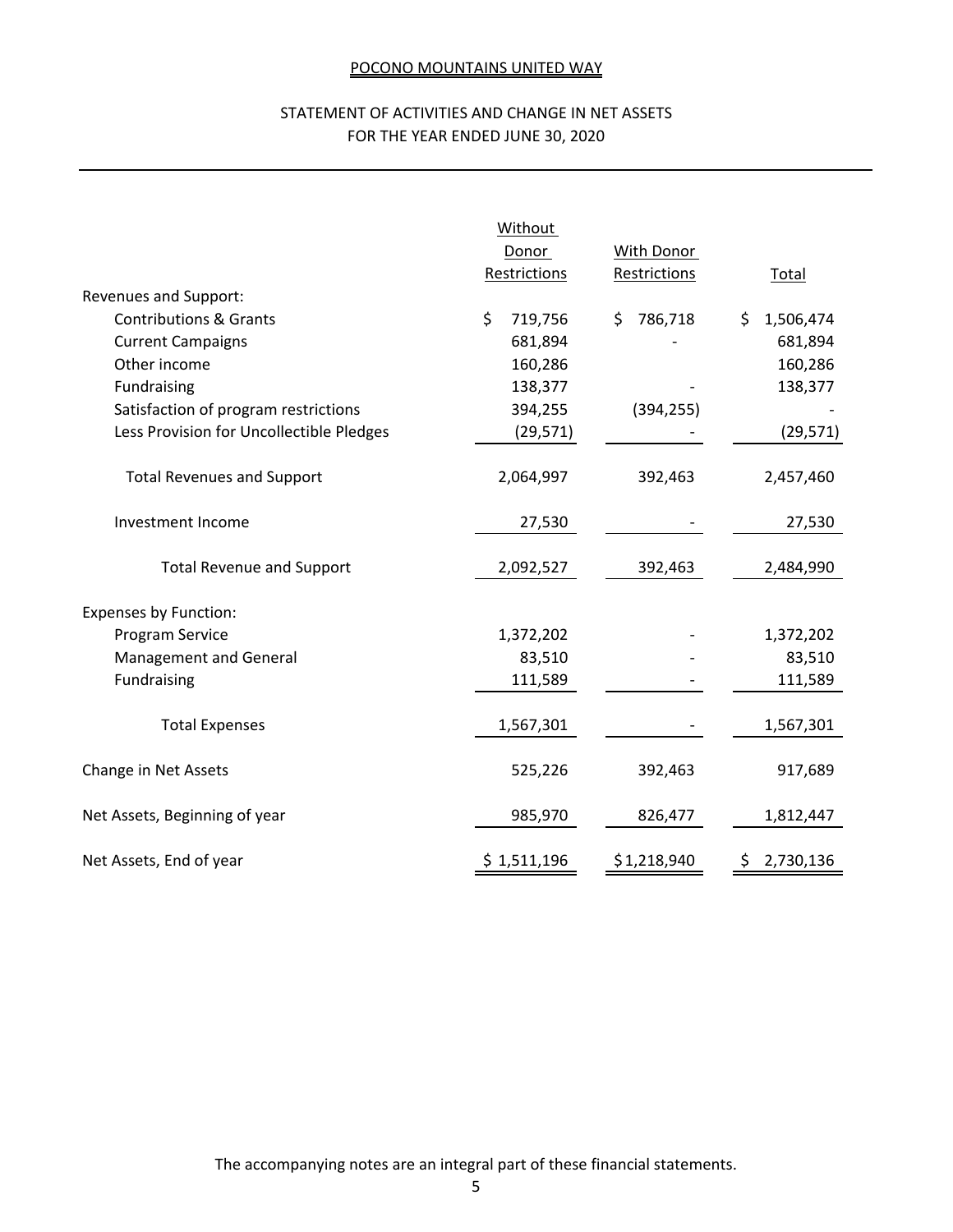# STATEMENT OF CASH FLOWS FOR THE YEARS ENDED JUNE 30, 2021 AND 2020

# INCREASE (DECREASE) IN CASH

|                                                     | 2021            | 2020          |
|-----------------------------------------------------|-----------------|---------------|
| Cash Flows from Operating Activities:               |                 |               |
| Increase in net assets                              | (226, 981)<br>S | \$<br>917,689 |
| Adjustments to reconcile Increase in net assets     |                 |               |
| to net cash used in operating activities:           |                 |               |
| Depreciation                                        | 7,782           | 7,647         |
| Gain on Sale of Land and Building                   |                 | (158,003)     |
| Investment Income                                   | (150, 384)      | (27, 530)     |
| Decrease (Increase) in Operating Assets:            |                 |               |
| <b>Net Pledges Receivables</b>                      | 94,508          | (101, 858)    |
| <b>Grants Receivable</b>                            | (432,099)       | (266, 110)    |
| <b>Promises to Give</b>                             | 5,000           |               |
| <b>Other Receivables</b>                            |                 | 31,337        |
| <b>Prepaid Expenses</b>                             | (2, 214)        | 8,860         |
| <b>Deferred Expenses</b>                            | (247, 134)      |               |
| Increase (Decrease) in Operating Liabilities:       |                 |               |
| Due to Member Agencies                              | (40, 276)       | 14,614        |
| <b>Accounts Payable and Accrued Expenses</b>        | 258,767         | 25,640        |
| Designated Funds Payable                            | (6, 560)        | 10,403        |
| <b>Donor Choice Designations</b>                    | (20, 703)       | 19,692        |
| Deferred support                                    | 827,389         |               |
| <b>Total Adjustments</b>                            | 294,076         | (435, 308)    |
| Net Cash Provided by Operating Activities           | 67,095          | 482,381       |
| Cash Flows from Investing Activities:               |                 |               |
| Acquisition of Land, Building and Equipment         | (20,076)        | (3, 456)      |
| <b>Certificates of Deposits</b>                     | (1,781)         | (4, 762)      |
| Proceeds from Sale of Land and Building             |                 | 210,000       |
| Proceeds from Sale of Investments                   | 112,023         | 465,276       |
| Purchase of Long-Term Investments                   | (115, 337)      | (453, 459)    |
| Net Cash Provided by (Used in) Investing Activities | (25, 171)       | 213,599       |
| Cash Flows from Financing Activities:               |                 |               |
| Proceeds from Long-Term Borrowings                  | 116,432         | 110,600       |
| Repayment of Long-Term Borrowings                   | (110, 600)      | (178, 380)    |
| Net Cash Provided by (Used in) Financing Activities | 5,832           | (67, 780)     |
|                                                     |                 |               |
| Increase in Cash                                    | 47,756          | 628,200       |
| Cash, Beginning of year                             | 856,179         | 227,979       |
| Cash, End of year                                   | 903,935<br>\$   | \$<br>856,179 |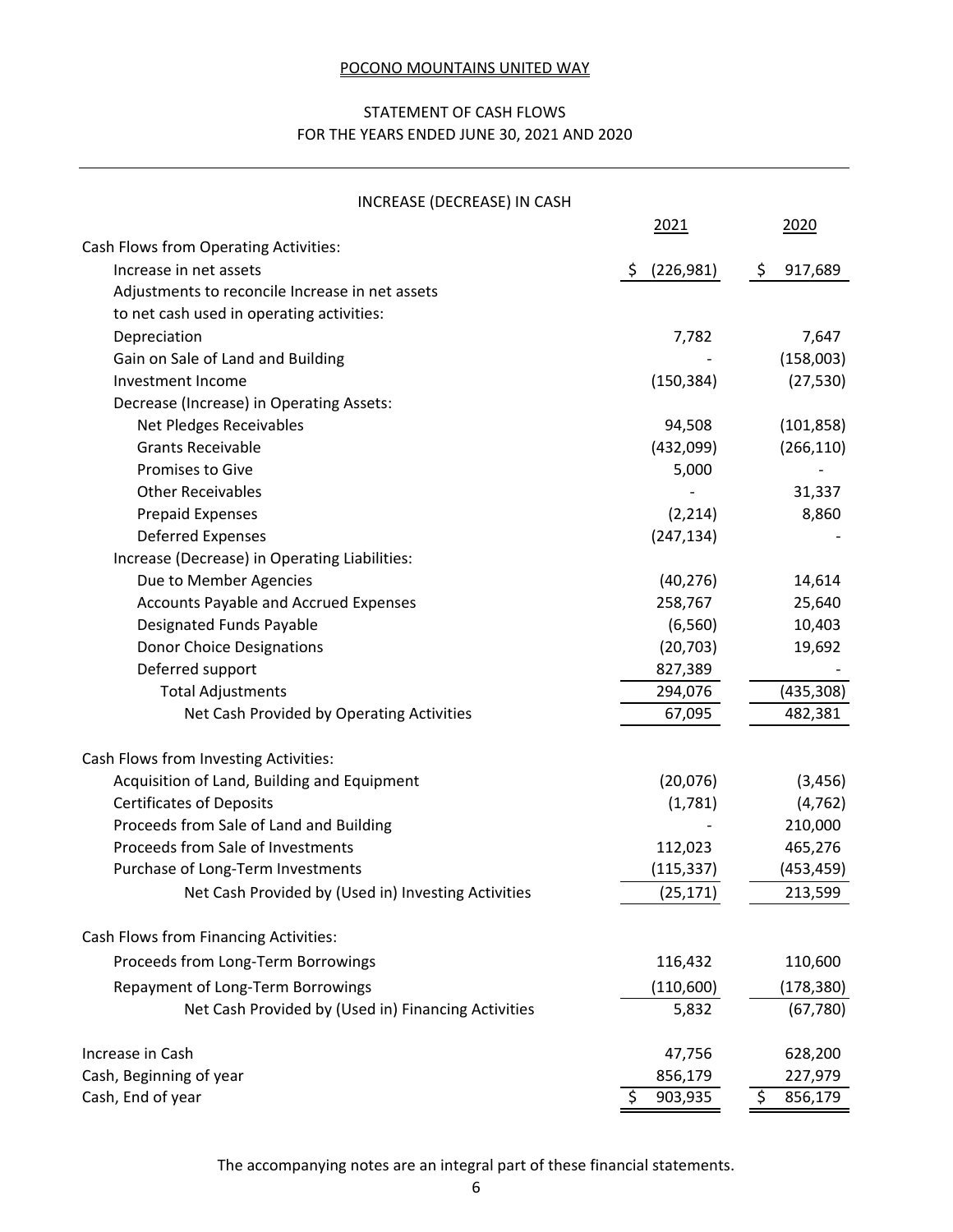# STATEMENT OF FUNCTIONAL EXPENSE FOR THE YEAR ENDED JUNE 30, 2021

|                                                              | Program<br>Services               | Management<br>and General      | <b>Fundraising</b>              | Total                             |
|--------------------------------------------------------------|-----------------------------------|--------------------------------|---------------------------------|-----------------------------------|
| <b>Salaries</b><br><b>Employee Benefits</b><br>Payroll Taxes | \$<br>448,687<br>53,838<br>41,041 | \$<br>55,122<br>8,246<br>4,490 | \$<br>67,066<br>10,761<br>5,835 | \$<br>570,875<br>72,845<br>51,366 |
| <b>Total Salaries and Related</b>                            |                                   |                                |                                 |                                   |
| Expenses                                                     | 543,566                           | 67,858                         | 83,662                          | 695,086                           |
| Program Expenses                                             | 1,620,340                         |                                |                                 | 1,620,340                         |
| Allocations                                                  | 317,779                           |                                |                                 | 317,779                           |
| Scholarships                                                 | 82,106                            |                                |                                 | 82,106                            |
| <b>Professional Fees</b>                                     | 52,594                            | 4,095                          | 6,005                           | 62,694                            |
| <b>Subcontract Services</b>                                  | 58,927                            |                                |                                 | 58,927                            |
| Dues and Subscriptions                                       | 24,769                            | 2,656                          | 3,895                           | 31,320                            |
| Donor out of area                                            | 28,490                            |                                |                                 | 28,490                            |
| Donor Choice                                                 | 24,294                            |                                |                                 | 24,294                            |
| <b>Printing and Publicity</b>                                | 366                               | 30                             | 16,468                          | 16,864                            |
| Telephone                                                    | 13,828                            | 1,133                          | 1,662                           | 16,623                            |
| Insurance                                                    | 10,034                            | 822                            | 1,206                           | 12,062                            |
| Occupancy                                                    | 9,514                             | 838                            | 1,229                           | 11,581                            |
| Meetings                                                     | 7,953                             | $\blacksquare$                 |                                 | 7,953                             |
| Supplies                                                     | 6,176                             | 506                            | 743                             | 7,425                             |
| Postage                                                      | 4,830                             | 396                            | 581                             | 5,807                             |
| Collections                                                  | 4,944                             |                                |                                 | 4,944                             |
| Rent                                                         | 3,743                             | 307                            | 450                             | 4,500                             |
| Investment fees                                              | 3,820                             |                                |                                 | 3,820                             |
| Travel, Meals and Lodging                                    | 1,514                             | 128                            | 188                             | 1,830                             |
| Miscellaneous                                                | 893                               | 29                             | 43                              | 965                               |
| <b>Repairs and Maintenance</b>                               | 647                               | 49                             | 71                              | 767                               |
| <b>Interest Expense</b>                                      | 62                                | 5                              | 7                               | 74                                |
| <b>Expenses Before Depreciation</b>                          | 2,821,189                         | 78,852                         | 116,210                         | 3,016,251                         |
| Depreciation                                                 | 6,693                             | 467                            | 623                             | 7,783                             |
| <b>Total Expenses</b>                                        | \$2,827,882                       | \$<br>79,319                   | \$<br>116,833                   | 3,024,034<br>S.                   |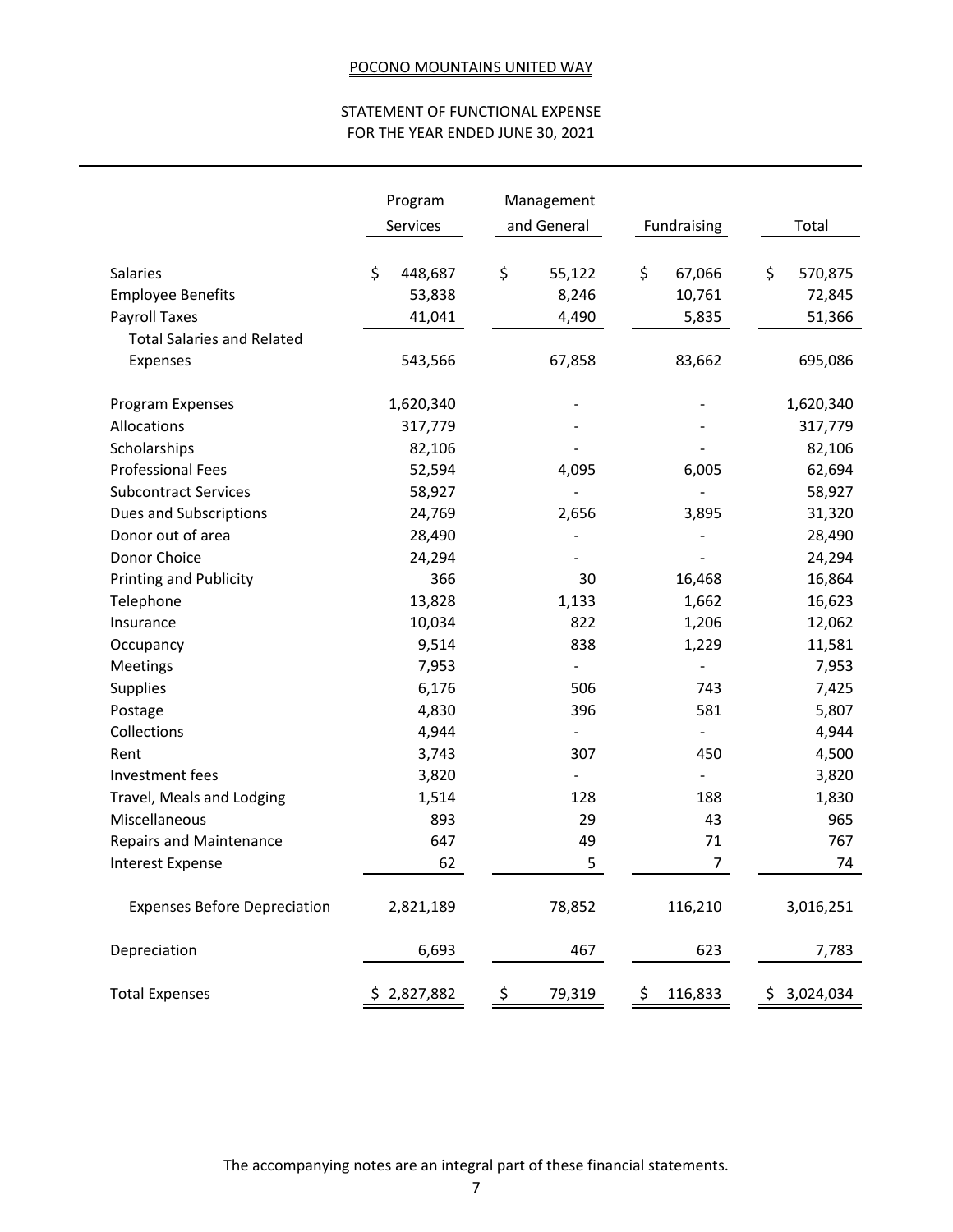# STATEMENT OF FUNCTIONAL EXPENSE FOR THE YEAR ENDED JUNE 30, 2020

|                                     | Program        | Management   |                          |               |  |
|-------------------------------------|----------------|--------------|--------------------------|---------------|--|
|                                     | Services       | and General  | Fundraising              | Total         |  |
|                                     |                |              |                          |               |  |
| Salaries                            | 321,027<br>\$. | \$<br>44,464 | \$<br>64,000             | \$<br>429,491 |  |
| <b>Employee Benefits</b>            | 47,893         | 8,913        | 11,087                   | 67,893        |  |
| Payroll Taxes                       | 24,976         | 4,105        | 4,950                    | 34,031        |  |
| <b>Total Salaries and Related</b>   |                |              |                          |               |  |
| Expenses                            | 393,896        | 57,482       | 80,037                   | 531,415       |  |
| Program Expenses                    | 342,282        |              |                          | 342,282       |  |
| Allocations                         | 276,419        |              |                          | 276,419       |  |
| <b>Professional Fees</b>            | 66,613         | 11,130       | 7,720                    | 85,463        |  |
| Scholarships                        | 77,020         |              |                          | 77,020        |  |
| Donor Choice                        | 49,146         |              |                          | 49,146        |  |
| Donor out of area                   | 44,730         |              |                          | 44,730        |  |
| <b>Printing and Publicity</b>       | 22,030         | 3,424        | 8,950                    | 34,404        |  |
| Dues and Subscriptions              | 21,440         | 2,527        | 4,186                    | 28,153        |  |
| Occupancy                           | 14,250         | 1,297        | 2,966                    | 18,513        |  |
| Telephone                           | 9,760          | 912          | 1,393                    | 12,065        |  |
| Insurance                           | 9,238          | 741          | 1,474                    | 11,453        |  |
| <b>Subcontract Services</b>         | 7,180          |              |                          | 7,180         |  |
| Meetings                            | 5,641          | 455          | 370                      | 6,466         |  |
| Travel, Meals and Lodging           | 4,847          | 137          | 1,462                    | 6,446         |  |
| <b>Supplies</b>                     | 2,559          | 1,798        | 407                      | 4,764         |  |
| Investment fees                     | 4,750          |              | $\overline{\phantom{a}}$ | 4,750         |  |
| Postage                             | 3,717          | 367          | 535                      | 4,619         |  |
| <b>Repairs and Maintenance</b>      | 3,455          | 348          | 564                      | 4,367         |  |
| Collections                         | 3,905          |              |                          | 3,905         |  |
| <b>Interest Expense</b>             | 2,568          | 720          | 337                      | 3,625         |  |
| Miscellaneous                       | 1,107          | 1,362        |                          | 2,469         |  |
| <b>Expenses Before Depreciation</b> | 1,366,553      | 82,700       | 110,401                  | 1,559,654     |  |
| Depreciation                        | 5,649          | 810          | 1,188                    | 7,647         |  |
| <b>Total Expenses</b>               | \$1,372,202    | \$<br>83,510 | \$<br>111,589            | \$1,567,301   |  |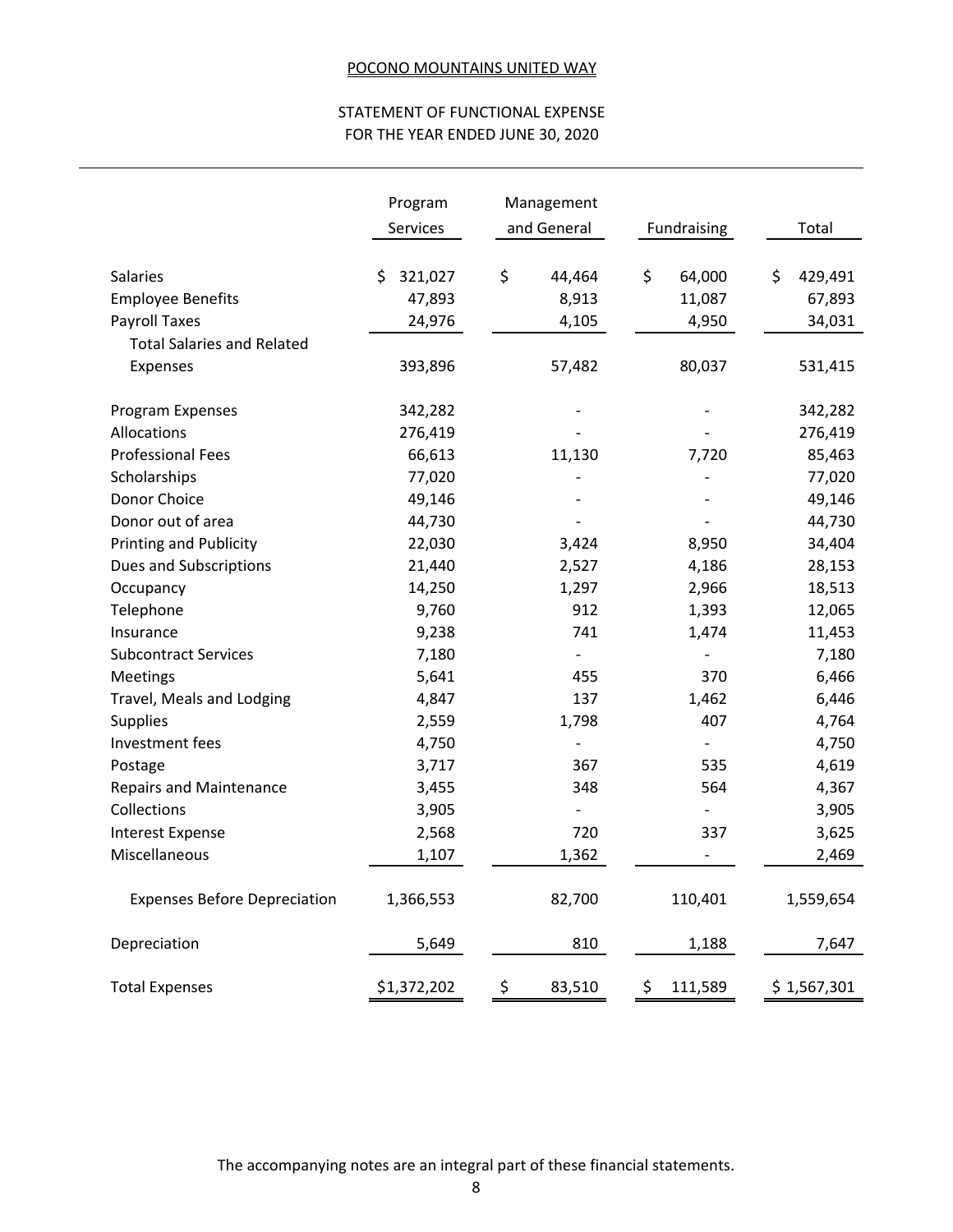NOTES TO FINANCIAL STATEMENTS FOR THE YEARS ENDED JUNE 30, 2021 AND 2020

#### **NOTE 1: DESCRIPTION OF OPERATIONS AND SUMMARY OF SIGNIFICANT ACCOUNTING POLICIES:**

#### **Nature of Activities:**

Pocono Mountains United Way (the Organization) is a nonprofit organization dedicated to providing funds to various charitable and welfare organizations in Monroe County. The agency conducts an annual campaign to seek pledges of contributions for the following year which are then allocated to its member agencies. In 2019, the Organization merged with Pocono Alliance, Inc. a non-profit county-wide community planning organization with a focus on health and human services and system changes which support low and moderate income families as they improve their quality of life.

#### **National and State Affiliation:**

The Organization is an affiliate of both the United Way Worldwide and the United Way of Pennsylvania. Dues of 1.5 percent of the campaign total are paid annually to the United Way of America for the right to use the United Way name and logo as well as extensive research services, access to marketing materials, training courses, and national marketing efforts such as the National Football League television and radio advertising. Dues to the United Way of Pennsylvania are a fixed amount of \$4,200 for public policy review, management of the State employee campaign and specialized training and conferences.

#### **Basis of Accounting:**

The financial statements have been prepared on the accrual basis of accounting and accordingly reflect significant receivables, payables, and other liabilities.

#### **Financial Statement Presentation:**

The financial statements of the Organization have been presented in accordance with FASB Accounting Standards Update (ASU) 2016 14, Presentation of Financial Statements of Not for Profit Entities, which requires the Library to report information regarding its financial position and activities according to the following net asset classifications:

**Net Assets Without Donor Restrictions:** Net assets that are not subject to donor imposed restrictions and may be expended for any purpose in performing the primary objectives of the Organization. These net assets may be used at the discretion of the Organization's management and the Board of Directors.

**Net Assets With Donor Restrictions:** Net assets subject to stipulations imposed by donors and grantors. Some donor restrictions may be temporary in nature; those restrictions will be met by actions of the Organization or by the passage of time. Other donor restrictions may be perpetual in nature, whereby the donor has stipulated the funds be maintained in perpetuity.

#### **Revenue Recognition:**

Public support and contributions received are recorded as revenue and net assets with or without donor restrictions, depending on the existence and nature of any donor restrictions or by law. In general, grants received by the Organization are considered contributions.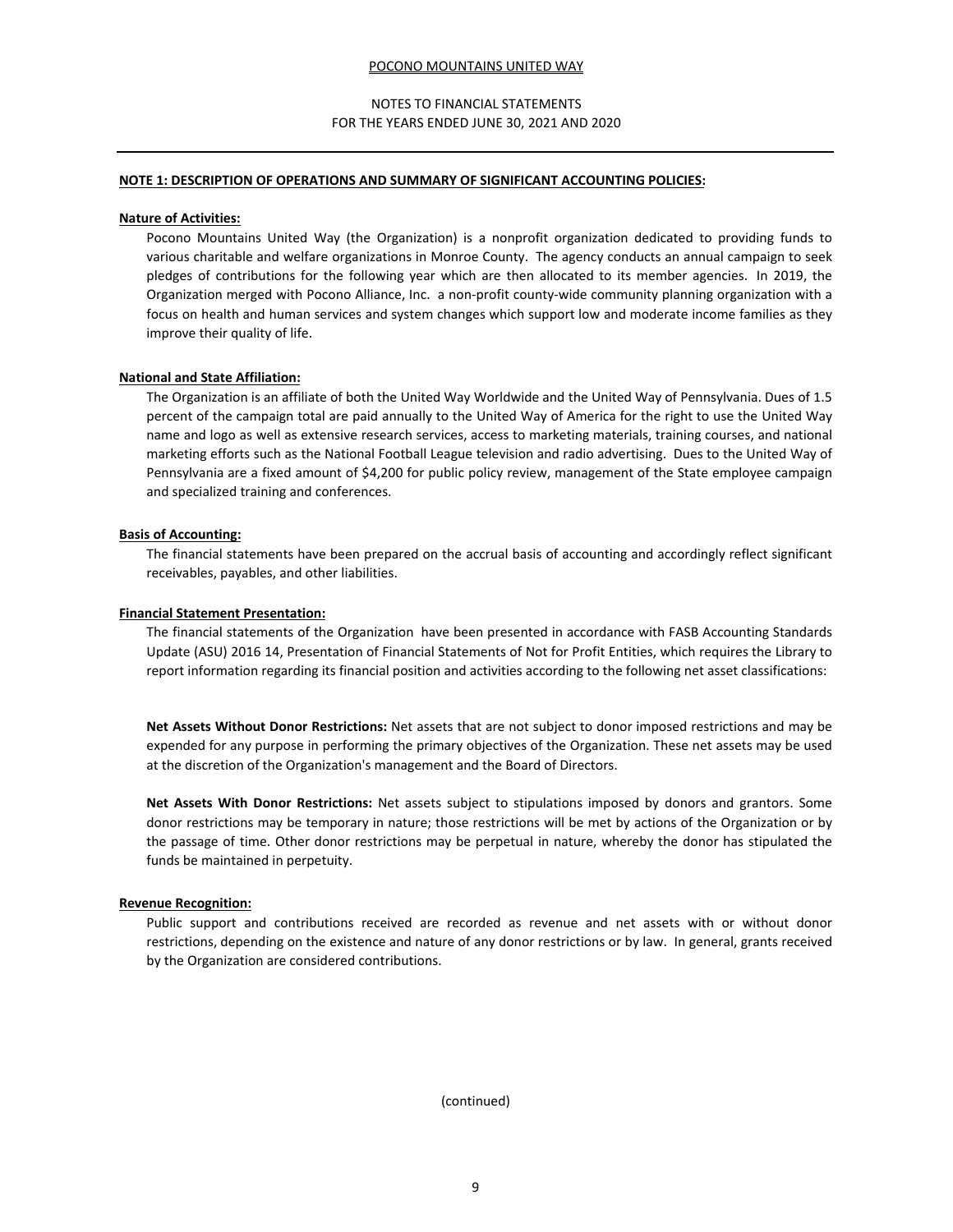### FOR THE YEARS ENDED JUNE 30, 2021 AND 2020 NOTES TO FINANCIAL STATEMENTS - continued

#### **NOTE 1: DESCRIPTION OF OPERATIONS AND SUMMARY OF SIGNIFICANT ACCOUNTING POLICIES - continued:**

Public support and contributions are considered to be available for unrestricted use unless specifically restricted by the donor. Amounts received that are restricted by the donors for future periods or for specific purposes are reported as increases in net assets with donor restrictions. When a restriction is fulfilled, net assets with donor restrictions are reclassified and reported in the statements of activities as net assets without donor restrictions. However, if a restriction is fulfilled in the same time period in which the contribution is received, the support is reported as net assets without donor restrictions.

Fundraising event and program revenues are not recognized until the revenue is earned, and the Organization does not believe it is required to provide additional good or services to fulfill its related performance obligation. Reciprocal transaction within program revenues are generally registration fees or ticket sales which are recognized as revenue upon conclusion of the event.

Individuals may volunteer their time and perform a variety of tasks that assist the Organization at fundraising activities. As of June 30, 2021 and 2020, these services did not meet the criteria for recognition as contributed services and have not been recorded in the financial statements.

#### **Estimates:**

In preparing financial statements in conformity with United States generally accepted accounting principles, management makes estimates and assumptions that affect the reported amounts of assets and liabilities and disclosures of contingent assets and liabilities at the date of the financial statements, as well as the reported amounts of revenues and expenses during the reporting period. Actual results could differ from those estimates.

#### **Cash and Cash Equivalents:**

The Organization considers certificates of deposit that mature in three months or less and are not permanently restricted to be cash equivalents.

#### **Long-Term investments:**

Long-term investments consist of various mutual fund investments. Principal of \$430,022 is permanently restricted. The income may be made available for operations. This investment is stated at fair market value as follows:

|                         | 2021    |  |  | 2020    |
|-------------------------|---------|--|--|---------|
| Market Value            | 792.565 |  |  | 638,867 |
| Cost                    | 638,695 |  |  | 593,966 |
| Unrealized Gain to Date | 153,870 |  |  | 44.901  |

#### **Concentration of Credit Risk:**

The Organization maintains cash balances with five financial institutions located in Northeastern Pennsylvania and an investment firm. The cash balances, up to \$250,000 are insured by the Federal Deposit Insurance Corporation. Uninsured cash amounted to \$552,526 and \$476,441 at June 30, 2021 and 2020, respectively.

The Organization's financial instruments that exposed it to concentrations of credit risk consist primarily of investments, cash equivalents and pledges receivable.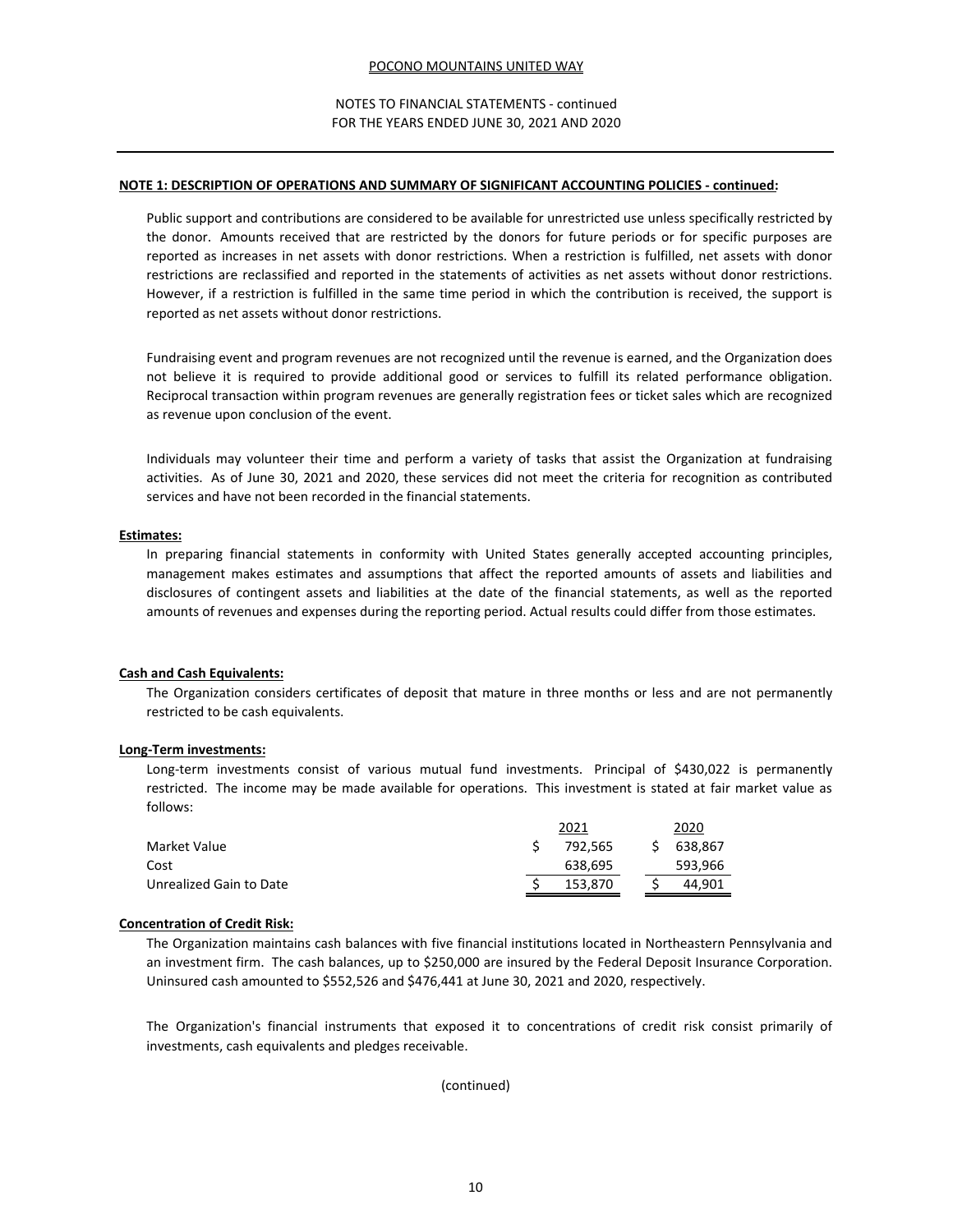NOTES TO FINANCIAL STATEMENTS - continued FOR THE YEARS ENDED JUNE 30, 2021 AND 2020

#### **NOTE 1: DESCRIPTION OF OPERATIONS AND SUMMARY OF SIGNIFICANT ACCOUNTING POLICIES - continued:**

#### **Income Taxes:**

The Organization is a not-for-profit corporation as described in Section 501(c)(3) of the Internal Revenue Code and is exempt from federal income taxes.

#### **Land, Building and Equipment:**

Land, building and equipment are stated at cost, or in the case of donated items, fair market value at the date of the gift. Depreciation is calculated using the straight-line method over the estimated useful lives of the assets.

#### **Allocation of Expenses by Function:**

The Organization's method for allocating expenses among the program and functional reporting classifications which can not be specifically identified as program or supporting service are based on estimates made for time spent by key personnel between functions, space occupied by function, consumption of supplies and postage by function, and other objective basis.

#### **Donated Materials and Services:**

Contributed services are recorded if the services received (a) create or enhance nonfinancial assets or (b) require specialized skills that are provided by individuals possessing those skills, and would typically need to be purchased if not provided by donation. A significant amount of time has been donated by volunteers to agencies, programs, services and the fund-raising campaign during the year; however, such services are not required to be recorded under current accounting standards.

#### **Liquidity Considerations and Availability of Financial Assets:**

#### **Quantitative**

The Organization had the following financial assets available to meet cash needs for program and supporting services expenditures within one year of the Statement of Financial Position date. None of the financial assets, other than those noted below, are subject to donor or other contractual restrictions that make them unavailable for expenditures within one year of the Statement of Financial Position date.

|                                               | 2021          | 2020        |
|-----------------------------------------------|---------------|-------------|
| Financial Assets at Year-End                  |               |             |
| Cash and Cash Equivalents                     | \$<br>903,935 | 856,179     |
| <b>Certificates of Deposit</b>                | 337,012       | 335,231     |
| Pledges Receivable                            | 209,818       | 304,326     |
| <b>Grants Receivable</b>                      | 1,013,818     | 581,719     |
| <b>Promises to Give</b>                       | 10,000        | 15,000      |
| Long-Term Investments                         | 792,565       | 638,867     |
| <b>Total Financial Assets</b>                 | 3,267,148     | 2,731,322   |
| Less: Net Assets With Donor Restrictions      | 686,403       | 1,218,940   |
| Financial Assets Available to Meet Cash Needs |               |             |
| for General Expenditure Within One Year       | 2,580,745     | \$1,512,382 |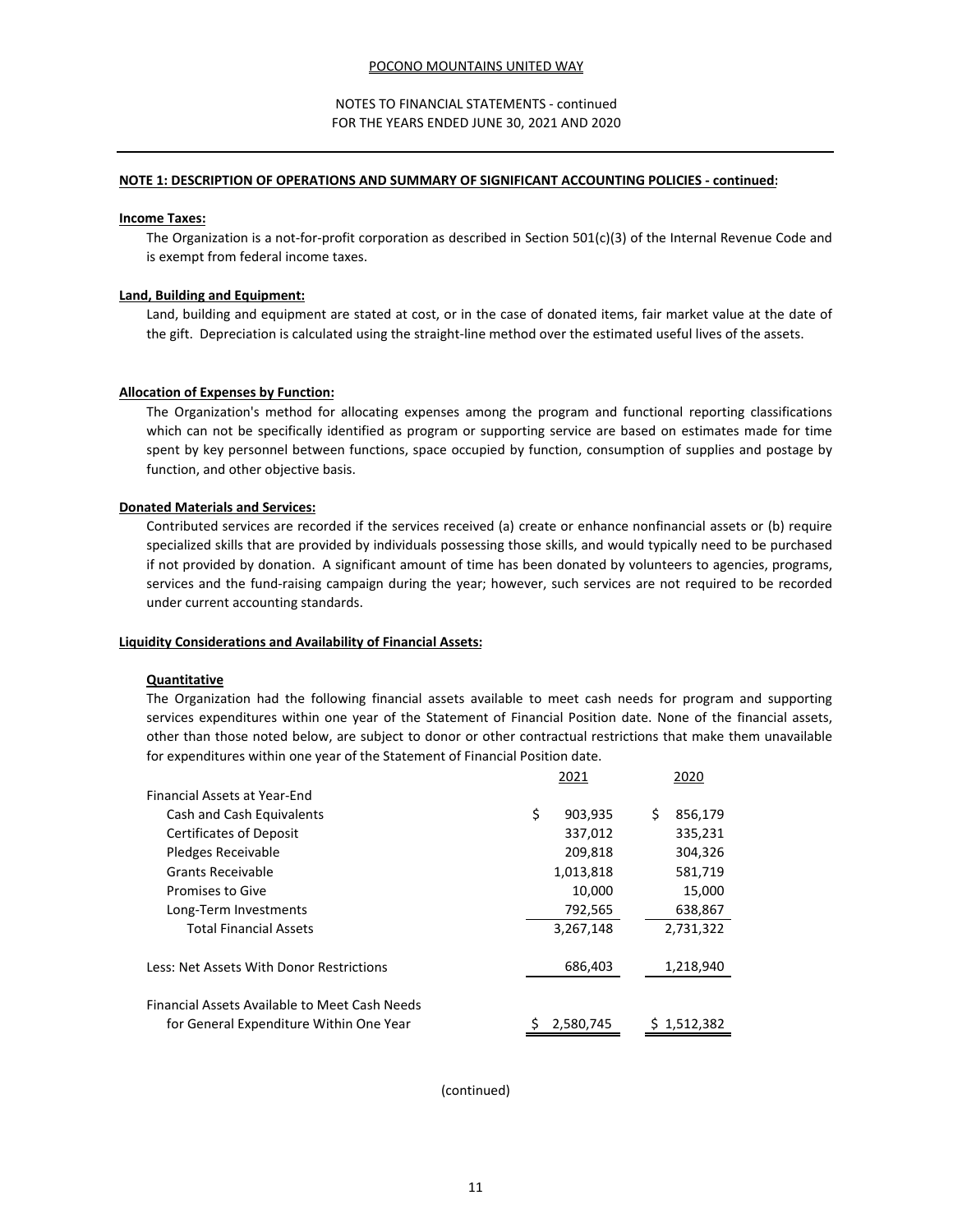### NOTES TO FINANCIAL STATEMENTS - continued FOR THE YEARS ENDED JUNE 30, 2021 AND 2020

#### **NOTE 1: DESCRIPTION OF OPERATIONS AND SUMMARY OF SIGNIFICANT ACCOUNTING POLICIES - continued:**

#### **Liquidity Considerations and Availability of Financial Assets - continued:**

#### **Qualitative**

As a part of Organization's liquidity management, it has a policy to structure its financial assets to be available as its general expenditures, liabilities, and other obligations come due. Should the need arise to help manage unanticipated liquidity needs, the Organization has adequate net assets to obtain a line of credit, which it could draw upon if needed.

#### **Subsequent Events:**

Subsequent events have been evaluated through March 15, 2022 which is the date the financial statements were available to be issued.

#### **NOTE 2: PLEDGES RECEIVABLE:**

Pledges receivable consist of the Organization's public support derived from contributions from individuals and businesses primarily located in Monroe County, Pennsylvania. Contributions are recorded when the pledge is received and an allowance is provided for amounts estimated to be uncollectible. Pledges to be paid directly to the United Way are available for unrestricted use unless specifically restricted by the donor.

#### **NOTE 3: LAND, BUILDING AND EQUIPMENT:**

|                                | 2021          | 2020          |
|--------------------------------|---------------|---------------|
| Land and Building              | \$<br>511,876 | \$<br>511,876 |
| <b>Building Improvements</b>   | 123,636       | 123,636       |
| Furniture                      | 35,769        | 35,769        |
| Equipment                      | 59,014        | 38,939        |
| Total                          | 730,295       | 710,220       |
| Less: Accumulated Depreciation | 101,169       | 93,387        |
| Net Book Value                 | 629,126       | 616,833       |
|                                |               |               |
| Depreciation Expense           | 7,782         | 7,647         |

#### **NOTE 4: DUE TO MEMBER AGENCIES:**

The amounts due to member agencies represent commitments due to, or expected to be due to the agencies and are released to them upon fulfilling the requirements set forth by the Organization.

#### **NOTE 5: LONG-TERM DEBT:**

| Long-term debt consisted of the following: |                                                  |         |  |         |
|--------------------------------------------|--------------------------------------------------|---------|--|---------|
|                                            |                                                  | 2021    |  | 2020    |
| as further discussed in Note 11,           | Note Payable, Paycheck Protection Program 1 & 2, |         |  |         |
|                                            | loan 1 was forgiven in February 2021, loan 2     |         |  |         |
| was forgiven in September 2021             |                                                  | 116.431 |  | 110,600 |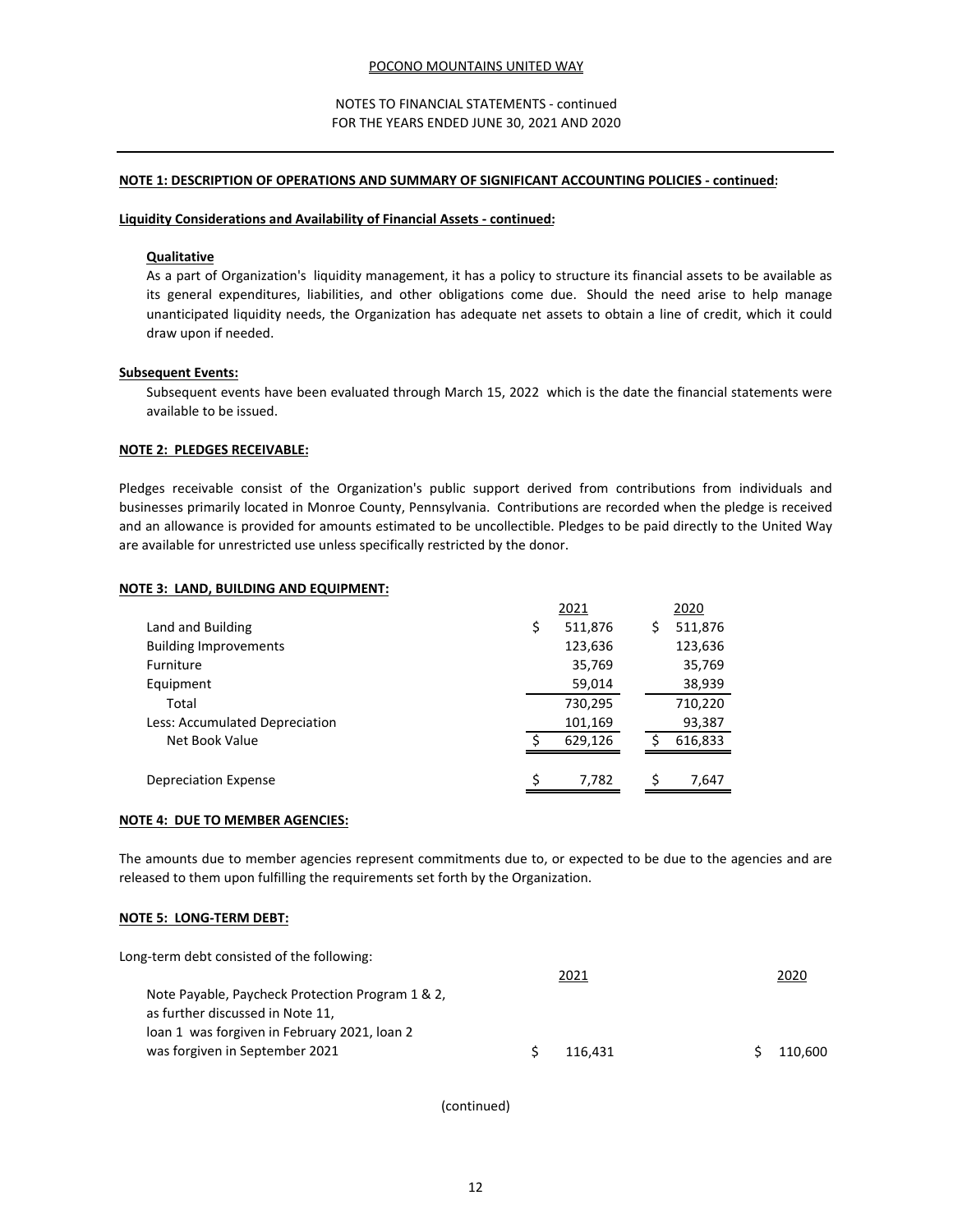### NOTES TO FINANCIAL STATEMENTS - continued FOR THE YEARS ENDED JUNE 30, 2021 AND 2020

| <b>NOTE 5: LONG-TERM DEBT - continued:</b>                                              |                 |      |   |                 |
|-----------------------------------------------------------------------------------------|-----------------|------|---|-----------------|
|                                                                                         | 2021            |      |   | 2020            |
| <b>Total Long-Term Debt</b>                                                             | 116,431         |      |   | 110,600         |
| Debt matures in each of the next five years and in the aggregate thereafter as follows: |                 |      |   |                 |
| 2021                                                                                    | 2021<br>116,431 | 2020 | s | 2020<br>110,600 |
|                                                                                         | 116,431         |      |   | 110,600         |
| Interest Expense on Long-Term Borrowings                                                | 74              |      |   | 3,625           |
|                                                                                         |                 |      |   |                 |

### **NOTE 6: DONOR CHOICE DESIGNATED TO AGENCIES AND OTHER UNITED WAYS:**

Donor choice designations consist of contributions from individuals and businesses that designate their contributions to a specific agency or to a United Way other than Monroe County. These amounts are held on behalf of the contributors and are distributed as they are collected.

#### **NOTE 7: PENSION PLAN:**

The Organization maintains a SEP/IRA plan, in which all full-time employees with at least one year of service receive benefits. Under the plan, contributions are made based upon a percentage of participants' base annual salaries. Pension expense of \$21,050 in 2021 and \$21,369 in 2020 is included in employee benefits and was calculated based upon 5% of the base annual salaries.

#### **NOTE 8: UNRESTRICTED NET ASSETS DESIGNATED BY THE BOARD:**

**Land, building and equipment** - This represents the net book value of the Organization's land, building and equipment.

**Working capital** – Net assets in an amount determined by the Organization's Board of Directors are maintained to provide for allocated grants and functional expenses in the event of crisis situations.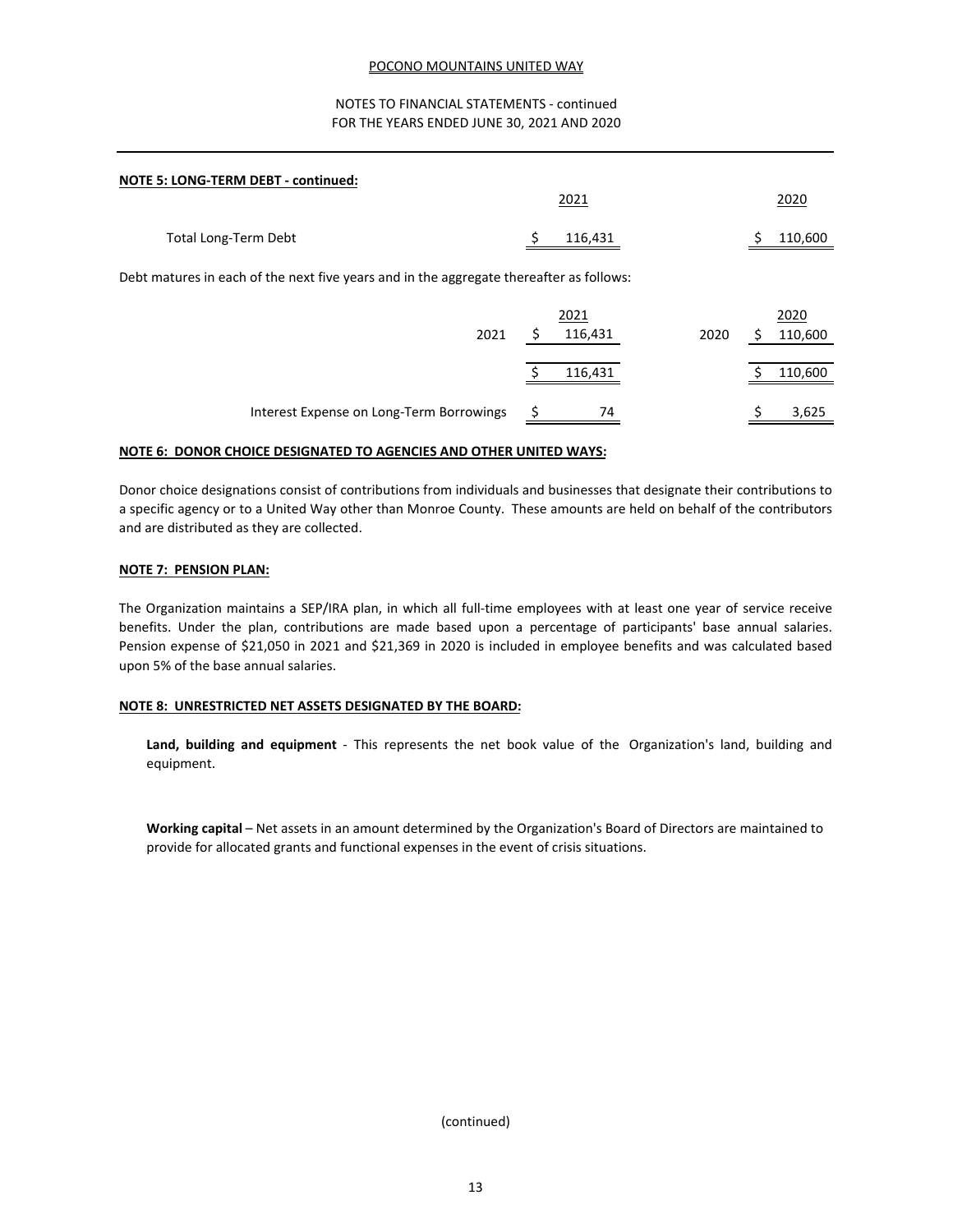### NOTES TO FINANCIAL STATEMENTS - continued FOR THE YEARS ENDED JUNE 30, 2021 AND 2020

#### **NOTE 9: FAIR VALUE MEASUREMENTS:**

The Fair Value Measurements and Disclosures topic of the FASB Accounting Standards Codification establishes a fair value hierarchy that prioritizes the inputs to valuation techniques used to measure fair value. This hierarchy consists of three broad levels: Level 1 inputs consist of unadjusted quoted prices in active markets for identical assets and have the highest priority. Level 2 inputs consist of observable inputs other than quoted prices for identical assets, and Level 3 inputs have the lowest priority. Pocono Mountains United Way uses appropriate valuation techniques based on the available inputs to measure the fair value of its investments. When available, Pocono Mountains United Way measures fair value using Level 1 inputs because they generally provide the most reliable evidence of fair value. Level 3 inputs would be used only when Level 1 or Level 2 inputs were not available.

The Organization's investments are reported at fair value in the accompanying statement of financial position:

|                              |            |         |  |         |  | <b>Quoted Market Prices</b><br>(Level 1) |  |         |  |
|------------------------------|------------|---------|--|---------|--|------------------------------------------|--|---------|--|
| <b>Financial Assets:</b>     | Fair Value |         |  |         |  |                                          |  |         |  |
|                              |            | 2021    |  | 2020    |  | 2021                                     |  | 2020    |  |
| Investments, at Fair Value   |            |         |  |         |  |                                          |  |         |  |
| Marketable Equity Securities |            | 792.565 |  | 638,867 |  | 792,565                                  |  | 638,867 |  |
|                              |            |         |  |         |  |                                          |  |         |  |

#### **NOTE 10: NEW ACCOUNTING STANDARDS:**

For the fiscal year ended June 30, 2019, the Organization implemented FASB ASU 2016-14, Not-for-Profit Entities (Topic 958): Presentation of Financial Statements of Not-For-Profit Entities. The organization has applied the changes retrospectively to all periods presented. The new standard changes the following aspects of the financial statements:

▪ The unrestricted net asset class has been renamed Net Assets Without Donor Restrictions;

▪ The temporarily and permanently restricted net asset classes have been combined into a single net asset class called Net Assets with Donor Restrictions; and

▪ The financial statements include a disclosure about liquidity and availability of resources.

In 2014, the FASB issued ASU 2014-09, Revenue from Contracts with Customers (Topic 606) which is a comprehensive new revenue recognition standard that will supersede existing revenue recognition guidance. The core principle of the guidance is that an entity should recognize revenue to depict the transfer of promised goods or services to customers in an amount that reflects the consideration to which the entity expects to be entitled in exchange for those goods or services. The entity should recognize revenue when (or as) the entity satisfies a performance obligation. The Organization has evaluated each revenue stream and applied ASU 2014-09. As a result of this change in accounting guidance, the organization updated its revenue recognition policies and disclosures. ASU 2014-09 did not impact the amount of revenue recognized in previous periods, and accordingly, there was no impact to the Organization's opening net asset balances upon adoption. The Organization has adopted this ASU as of and for the year ended June 30, 2021.